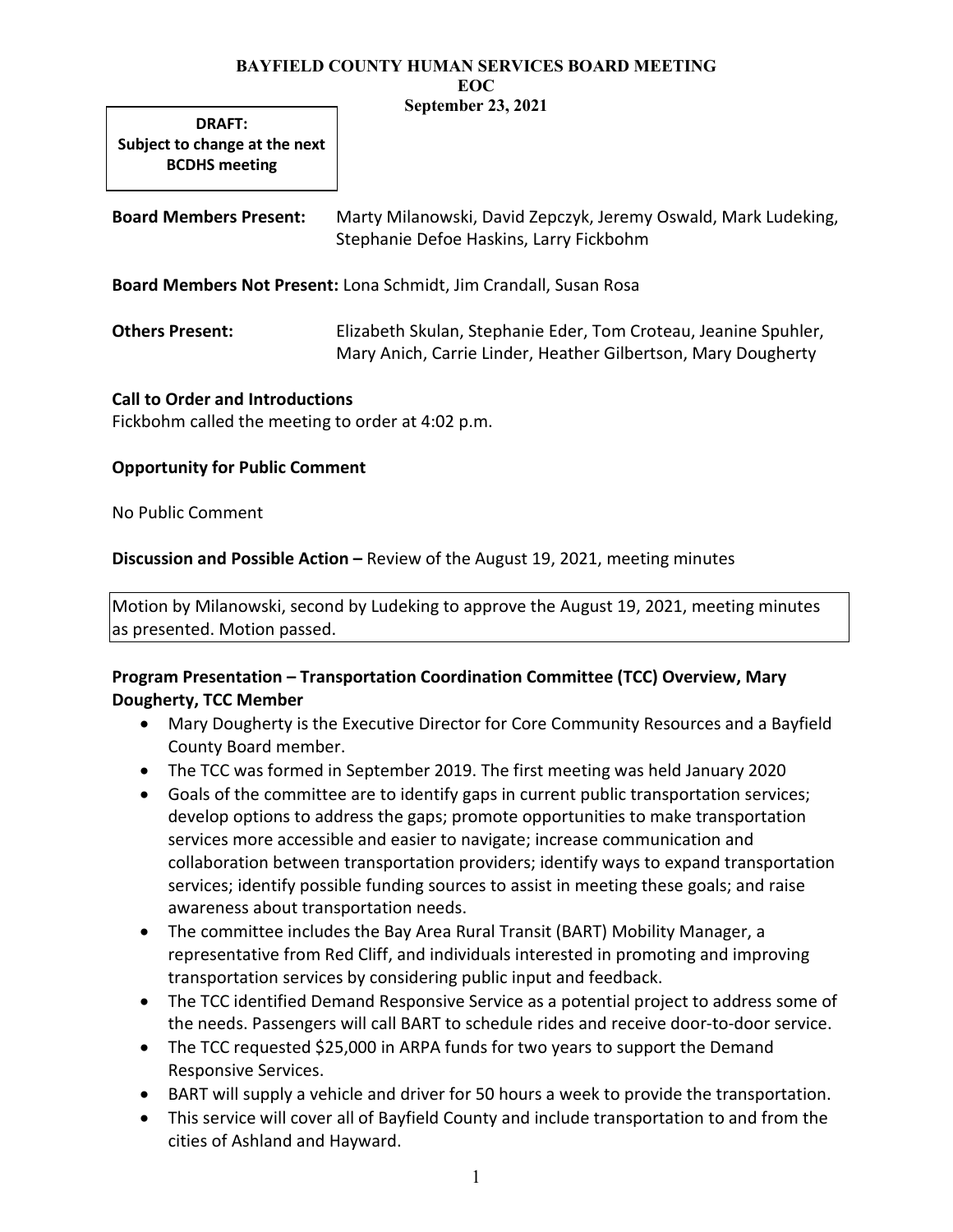# Monthly Section Reports

## Support Services – Stephanie Eder

- The individual who accepted the DHS Receptionist position declined employment on Thursday, September 16, 2021, so did not start work on Monday September 20, 2021, as planned.
- It is anticipated another round of interviews held the week of September 27, 2021.
- The focus is still filling the vacancies.
- The remaining four support staff have taken on additional duties while the team is short staffed. They have been flexible, particularly when scheduling vacations and personal time.
- Completed the Wisconsin Medicaid Cost Reporting (WIMCR).

# Family Services – Mary Anich

- There are still two vacancies in Family Services.
- Staff continue to be busy, and everyone is helping where needed.
- Staff are conducting daily urine analysis (UA) testing with one client, including
- Staff are conducting daily urine analysis (UA) testing with one client, including weekends.
- Progress is being made on training for the Youth Assessment Screening Instrument (YASI) for the Youth Justice Program.
- Staff are preparing for the transition to the Family First model of child welfare. This Federal Law will be implemented in Wisconsin in October 2021. County and States need to make every effort to insure children are not removed from homes.
- A facility in Milwaukee agreed to the placement for one of our complex youths.
- The youth crisis facility that just opened in Wausau will only serve youth in six counties, Marathon County and five other counties close to Wausau. Eventually the facility will open to all youth in Wisconsin.

# Economic Support – Jeanine Spuhler

- Economic Support Specialist Aaron Kalmon's first day was September 20, 2021. Aaron has started the three-month new worker training program.
- Emergency FoodShare benefits will be issued for September and October. Clients will receive the maximum amount allocated for the number of household members without regard to the income limit.
- Applications for the 2022 Energy Assistance Heating season have started coming in.
- The 2021 Keep WI warm funds are depleted for the season.
- Help with furnaces will be available again as of October 1, 2021.
- There will be more outreach and advertising for Heating Assistance once the heating assistance materials are received from state.
- "The Summer Fill Program 2021" was successful. Eligible households received \$1300 that was paid directly to their fuel provider.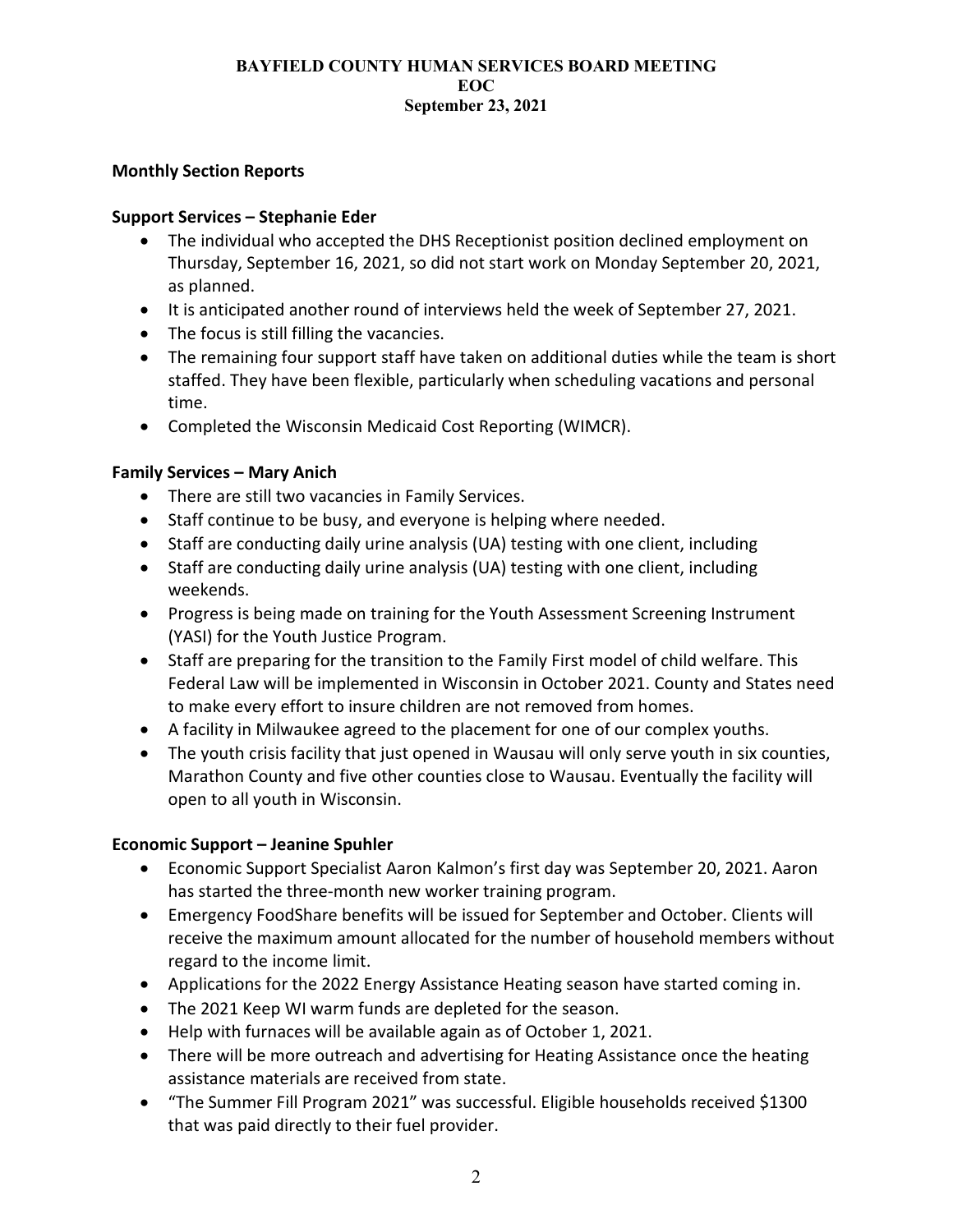# Aging & Disability Services – Carrie Linder

- Marianne Johnson was hoping to conduct open enrollment for Medicare Part D in person but as COVID19 cases climbed, enrollment will be virtual, over the phone and through mail instead.
- There is a small allocation for evidence-based programs. DHS will use it for in person Tai Chi Classes. Classes are offered in six locations throughout Bayfield County: Washburn, Herbster, Barnes, Iron River, Cable, and Drummond.
- Social Worker Brynna Watters-Moffatt filled the vacancy left when JoAnn Paraventi retired June 30, 2021. Hayley Weyers accepted the position of Youth Service Coordinator, replacing Kristin Opperman. They are both doing very well.
- Much time was spent developing the 2022-2024 Aging Plan.
- Working on the re-routing project for Home Delivered Meals. There are four organizations and 20 people committed to deliver meals in the Iron River area starting in October. Each organization will deliver one week per month and approximately ten meals per day.

# Comprehensive Community Services (CCS) – Tom Croteau

- Worked with staff to transition participants to our new vendor providing Individual Skill Development. This includes two new providers at North Country Independent Living and providers with Innovative Wisconsin.
- Having additional service providers allows CCS service facilitators to concentrate on providing service facilitation and will allow CCS to take on additional clients as enrollment increases.
- Stephanie Tutor accepted a position as a CCS Facilitator. Stephanie's first day was August 20, 2021. Stephanie previously worked as a CCS Service Facilitator for Ashland County and New Horizons North, Inc. She is doing a great job and the transition is going well for CCS participants.
- Facilitated conversations with Red Cliff Health Center and Northland Counseling for a mutual Community Service Program (CSP) client to make sure the client is getting the services they need.
- Interviewed and hired Madison Atterbury as a CCS intern. Madison's first day will be Monday, October 4, 2021.

### Monthly Reports

Monthly Financial and Training reports were reviewed and placed on file.

Discussion and Possible Action – Review, Support and Approval of the Transportation Coordination Committee's request for American Rescue Plan Act (ARPA) funds for On-Demand Transportation System. The TCC requested \$25,000 in ARPA funds for two years to support the door-to-door On-Demand Responsive Service. The DHS Board decided to go on record to formally support this request.

Motion by Milanowski, second by Haskins to approve the request for ARPA funds for On-Demand Transportation System. Motion passed.